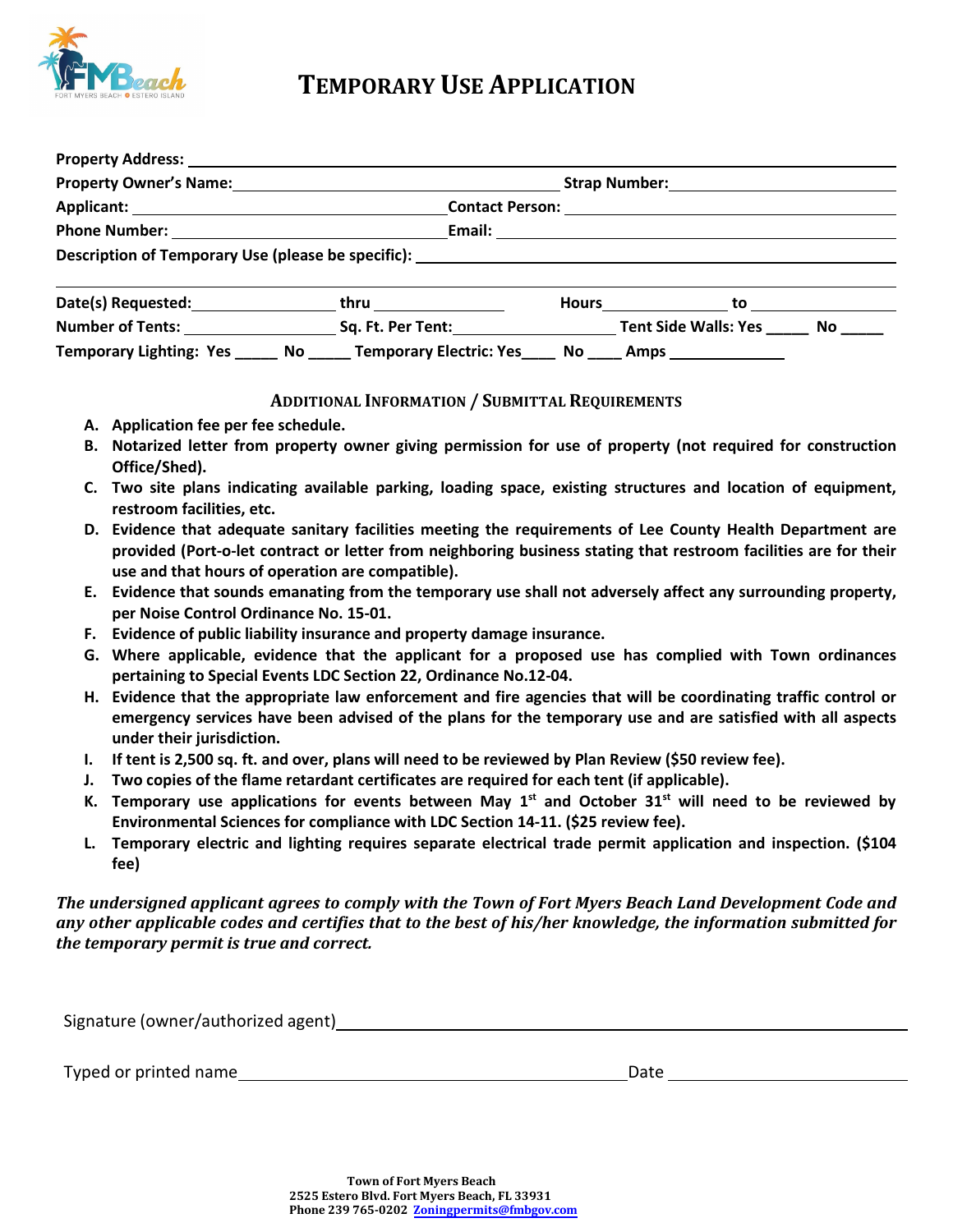# **AFFIDAVIT FOR OVER THE COUNTER TENT PERMITS**

I hereby affirm that the following criteria will be met for the tents to be erected at:

|                        |                                                                                               | (Address)                                                                                                                                                                                                                                                                                                                   |  |  |  |
|------------------------|-----------------------------------------------------------------------------------------------|-----------------------------------------------------------------------------------------------------------------------------------------------------------------------------------------------------------------------------------------------------------------------------------------------------------------------------|--|--|--|
| For                    |                                                                                               | for the purpose of ________                                                                                                                                                                                                                                                                                                 |  |  |  |
|                        | (Business Name)                                                                               | (Event)                                                                                                                                                                                                                                                                                                                     |  |  |  |
| ٠                      | Tent is under 2,500 square feet and does not have side walls                                  |                                                                                                                                                                                                                                                                                                                             |  |  |  |
| $\bullet$              | Tents will not be used for a place of assembly (more than fifty people), kitchen or mess hall |                                                                                                                                                                                                                                                                                                                             |  |  |  |
| ٠                      | Tents will not block any driveway, fire hydrant or fire access to any building                |                                                                                                                                                                                                                                                                                                                             |  |  |  |
| $\bullet$<br>$\bullet$ |                                                                                               | Tents will be at least twelve feet from all property lines and have an unobstructed passage-way or fire<br>road not less than twelve feet wide and free from guy ropes or other obstructions on all sides oftent<br>"NO SMOKING" signs will be placed approximately every twenty feet around perimeter of tent              |  |  |  |
| $\bullet$              | 1,000 to 2,500 square feet.                                                                   | One classification type 2A fire extinguisher will be provided in every tent having a floor area of more<br>than five hundred square feet but less than one thousand square feet, and also one in each auxiliary<br>tent adjacent thereto. Two classification type 2A fire extinguishers will be provided for each tent from |  |  |  |
| $\bullet$              | Fire Extinguisher per NFPA-a Chapter 16.                                                      | NOTE: At a minimum, all tents displaying or selling any sparklers shall have at least on 10 LB 4A-60BC                                                                                                                                                                                                                      |  |  |  |
| $\bullet$              | Tents that will be occupied after sunset will have lights and emergency lighting.             |                                                                                                                                                                                                                                                                                                                             |  |  |  |
| $\bullet$              | Flame resistance certificates will be on the job site for inspection.                         |                                                                                                                                                                                                                                                                                                                             |  |  |  |
| $\bullet$              | All other applicable requirements of N.F.P.A. 102 will be complied with.                      |                                                                                                                                                                                                                                                                                                                             |  |  |  |
|                        |                                                                                               | I understand that it is the responsibility of the permit holder to call the Inspections Office for inspection<br>request and the Fort Myers Fire Prevention Department to receive final fire inspection prior to using the tent.                                                                                            |  |  |  |
|                        |                                                                                               | Under penalties of perjury, I declare that I have read the foregoing Affidavit and that the facts stated in it                                                                                                                                                                                                              |  |  |  |

### **are true.**

Signature (owner/authorized agent)<br>
Signature (owner/authorized agent)

Typed or printed name Date